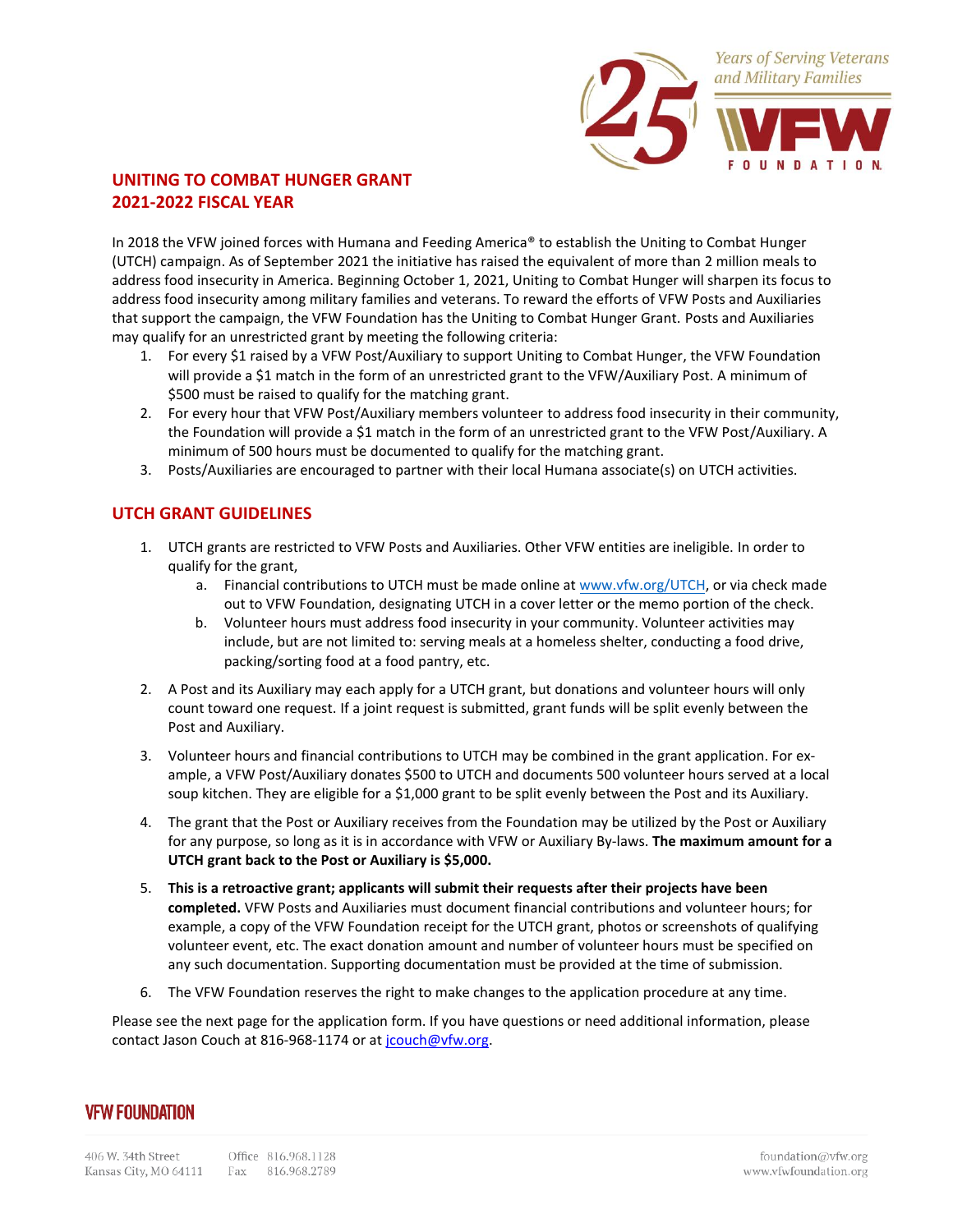# **VFW Foundation UTCH Limited Matching Grant Application Form (Applications accepted on or after 1 October 2021)**

Record your responses in the spaces provided. You must complete all fields to be considered for this grant. Where indicated, use personal phone numbers, not a general Post phone number.

| Post or Auxiliary Number<br>Is the applicant a VFW Post   vFW Auxiliary Post   or is this a joint request?          |                                                                                                                                       |
|---------------------------------------------------------------------------------------------------------------------|---------------------------------------------------------------------------------------------------------------------------------------|
|                                                                                                                     |                                                                                                                                       |
| Please provide the address of your Post home:                                                                       |                                                                                                                                       |
|                                                                                                                     |                                                                                                                                       |
|                                                                                                                     |                                                                                                                                       |
|                                                                                                                     |                                                                                                                                       |
|                                                                                                                     |                                                                                                                                       |
| Grant Contact Person Position (Member or Officer Position) _____________________                                    |                                                                                                                                       |
|                                                                                                                     |                                                                                                                                       |
|                                                                                                                     |                                                                                                                                       |
| Personal Phone Number _______________________ Email Address _____________________                                   |                                                                                                                                       |
|                                                                                                                     |                                                                                                                                       |
| Personal Phone Number _______________________ Email Address _____________________                                   |                                                                                                                                       |
| Amount of Donation to Uniting To Combat Hunger [19] [19] Amount of Donation to Uniting To Combat Hunger [19] $\sim$ |                                                                                                                                       |
| Volunteer hours completed<br>find a list of eligible supporters at www.vfw.org/grants-supporters                    | Corporate Supporter<br>*We strongly recommend partnering with a local affiliate of Humana, if there is no branch in your area you can |
|                                                                                                                     |                                                                                                                                       |
|                                                                                                                     |                                                                                                                                       |
|                                                                                                                     | Supporter Phone Number _______________________________Supporter Email _____________________________                                   |
| <b>VFW FOUNDATION</b>                                                                                               |                                                                                                                                       |